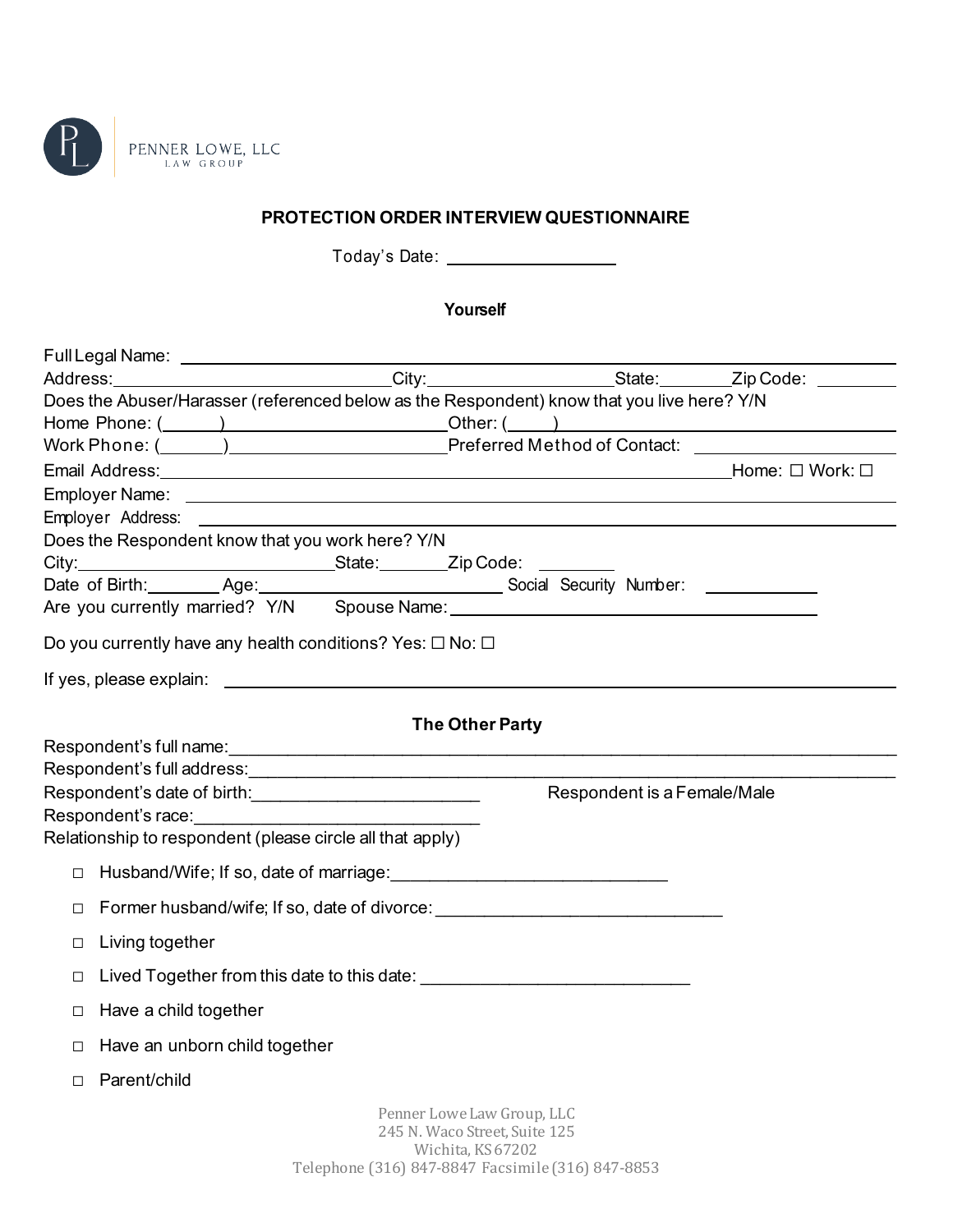- ☐ Related by blood
- ☐ Significant romantic or sexual relationship (if checked, answer items below):
	- $\circ$  How long did the relationship last?:
	- $\circ$  How often did you have contact with Respondent?:
	- $\circ$  Length of time since the relationship ended:  $\circ$
- $\Box$  Other:

## Minor children for whom I am seeking protection, if any:

| First | Middle | Last | <b>Birth Date</b> | Relationship to | Relationship to |
|-------|--------|------|-------------------|-----------------|-----------------|
|       |        |      |                   | me              | Respondent      |
|       |        |      |                   |                 |                 |
|       |        |      |                   |                 |                 |
|       |        |      |                   |                 |                 |
|       |        |      |                   |                 |                 |

Was parentage ever established by a court for the children below? Y/N

Have there been any previous court actions between you and the respondent? Y/N

| Type of action | Case Number | County | Date |  |
|----------------|-------------|--------|------|--|
|                |             |        |      |  |
|                |             |        |      |  |

\_\_\_\_\_\_\_\_\_\_\_\_\_\_\_\_\_\_\_\_\_\_\_\_\_\_\_\_\_\_\_\_\_\_\_\_\_\_\_\_\_\_\_\_\_\_\_\_\_\_\_\_\_\_\_\_\_\_\_\_\_\_\_\_\_\_\_\_\_\_\_\_\_\_\_\_\_\_\_\_\_\_\_\_\_\_\_\_\_\_\_ \_\_\_\_\_\_\_\_\_\_\_\_\_\_\_\_\_\_\_\_\_\_\_\_\_\_\_\_\_\_\_\_\_\_\_\_\_\_\_\_\_\_\_\_\_\_\_\_\_\_\_\_\_\_\_\_\_\_\_\_\_\_\_\_\_\_\_\_\_\_\_\_\_\_\_\_\_\_\_\_\_\_\_\_\_\_\_\_\_\_\_

Do you and the respondent live in the same building? Y/N

Do you and the respondent work for the same employer? Y/N

Do you and the respondent attend the same school? Y/N

Does the respondent have a criminal history? Describe:

## $\_$  , and the contribution of the contribution of the contribution of the contribution of the contribution of  $\mathcal{L}_\text{max}$ **Abuse and Harassment**

\_\_\_\_\_\_\_\_\_\_\_\_\_\_\_\_\_\_\_\_\_\_\_\_\_\_\_\_\_\_\_\_\_\_\_\_\_\_\_\_\_\_\_\_\_\_\_\_\_\_\_\_\_\_\_\_\_\_\_\_\_\_\_\_\_\_\_\_\_\_\_\_\_\_\_\_\_\_\_\_\_\_\_\_\_\_\_\_\_\_\_

Have you ever been involved in a protection order against the respondent? Y/N

- a. What type of action was it? (protection from stalking, protection from abuse,  $etc.)$
- b. County and date of filing:\_\_\_\_\_\_\_\_\_\_\_\_\_\_\_\_\_\_\_\_\_\_\_\_\_\_\_\_\_\_\_\_\_\_\_\_\_\_\_\_\_\_\_\_\_\_\_\_\_\_\_\_\_\_\_\_\_\_\_\_\_\_

c. Results:

- a. Temporary order only, after which time application was withdrawn
- b. Restraining order granted (expiration date:  $\qquad \qquad$ )
- c. Restraining order denied

Penner Lowe Law Group, LLC 245 N. Waco Street, Suite 125 Wichita, KS 67202 Telephone (316) 847-8847 Facsimile (316) 847-8853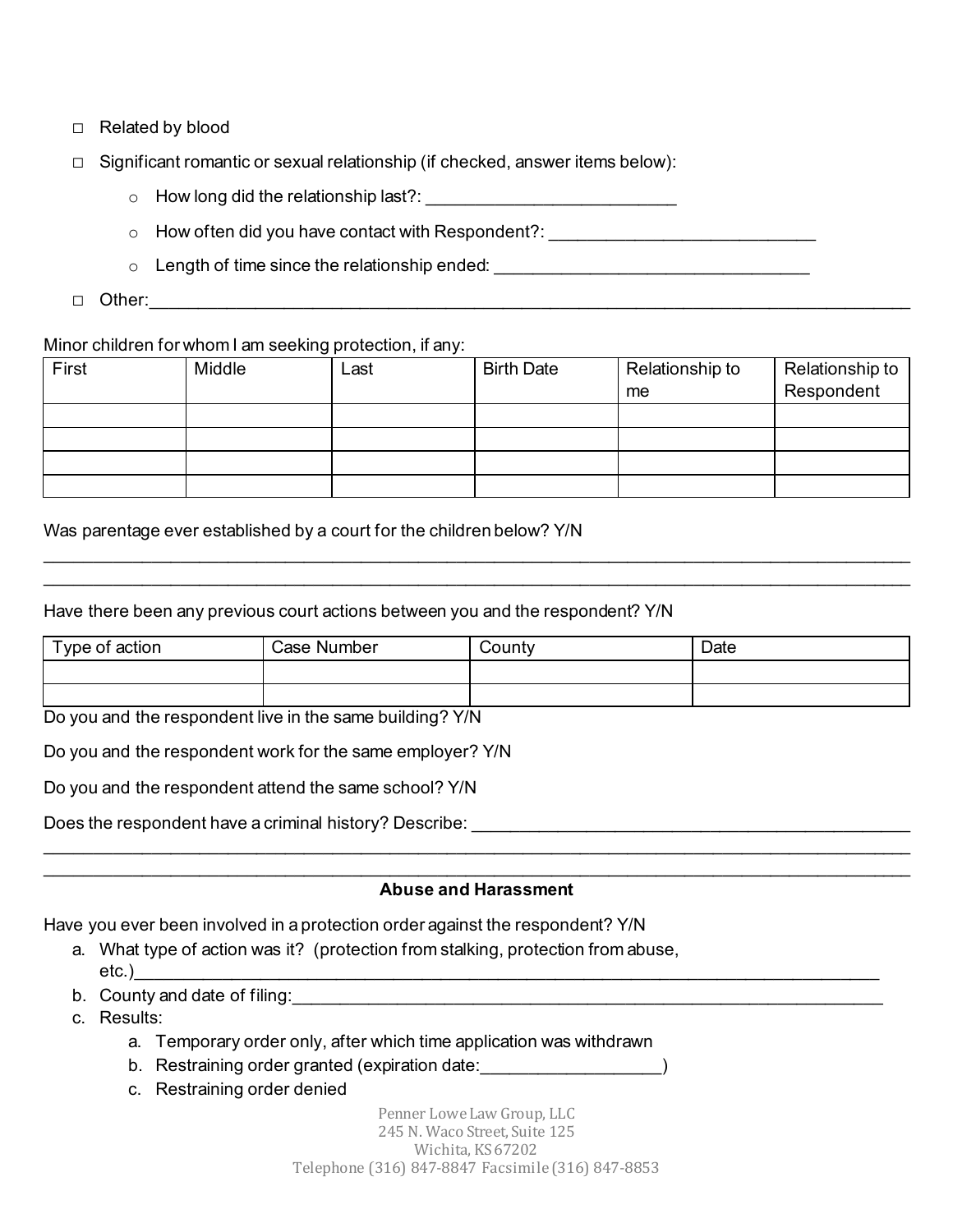Respondent has threatened or inflicted abuse upon \_\_me and/or \_\_upon my minor child(ren), namely:

Describe the acts of abuse, harassment, or stalking since the last application for protection:

Describe specific acts of domestic abuse or harassment, with approximate dates. Listing the most recent events first:

List any contact you have had with law enforcement, or health care providers, as a result of abuse or harassment. Please provide dates when possible and attach any medical or police records:

Describe how the respondent's actions have made you feel and what actions you have had to take as a result:

Penner Lowe Law Group, LLC 245 N. Waco Street, Suite 125 Wichita, KS 67202 Telephone (316) 847-8847 Facsimile (316) 847-8853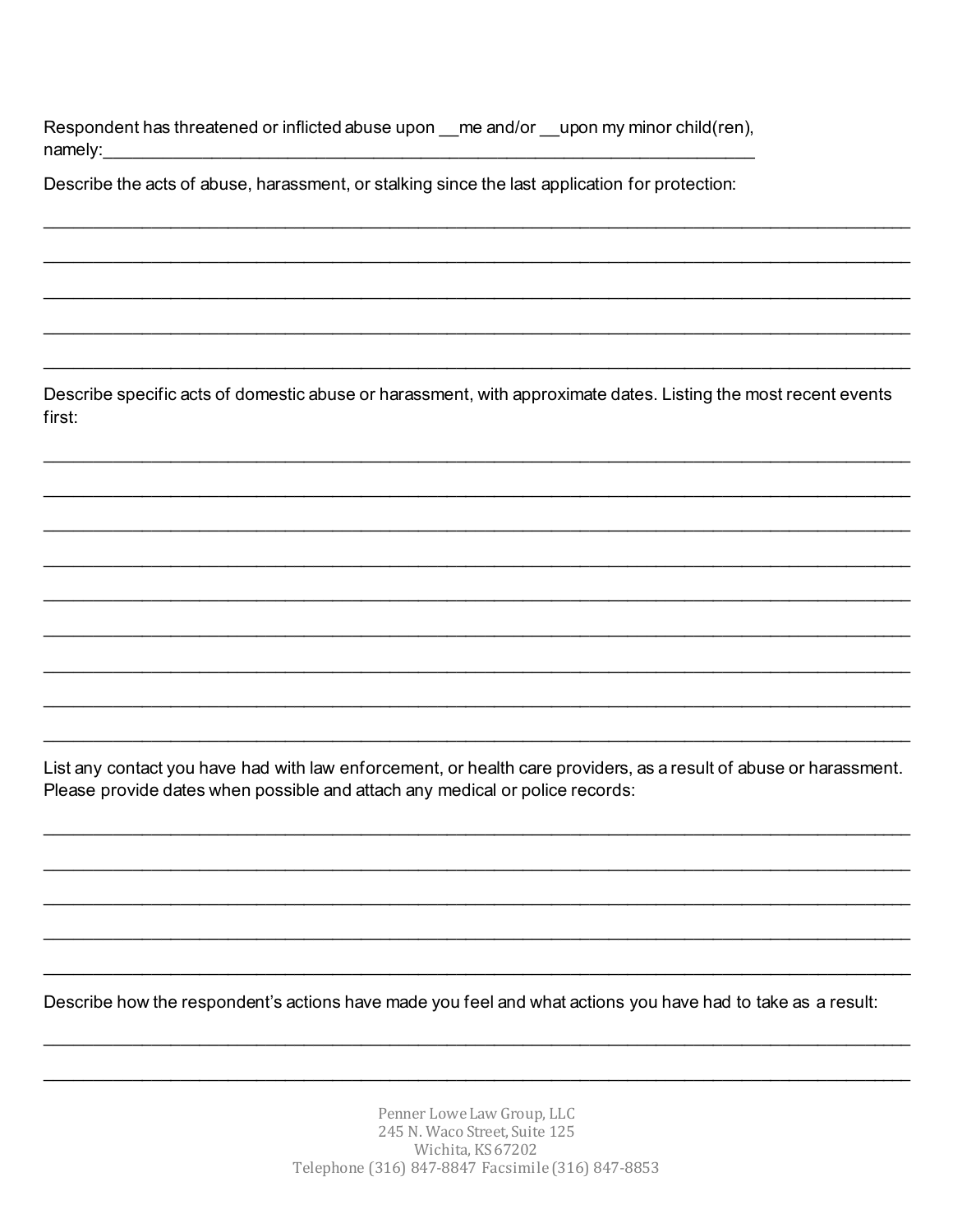|        | Do you believe the domestic abuse and/or harassment will continue? Y/N                                                                                                                                     |
|--------|------------------------------------------------------------------------------------------------------------------------------------------------------------------------------------------------------------|
|        |                                                                                                                                                                                                            |
|        | Respondent has treated the victim(s) as follows:                                                                                                                                                           |
| $\Box$ | Respondent physically or sexually assaulted the victim(s) as follows:<br><u> 1990 - Johann John Harry Harry Harry Harry Harry Harry Harry Harry Harry Harry Harry Harry Harry Harry Harry H</u><br>$\circ$ |
| □      | Respondent has followed, pursued or stalked the victim(s) as follows:<br><u> 2000 - Jan James James James James James James James James James James James James James James James James J</u><br>$\circ$   |
| □      | Respondent made uninvited visits to the victim(s) as follows:<br>$\circ$                                                                                                                                   |
| □      | Respondent made harassing phone calls to the victim(s) as follows:<br>O                                                                                                                                    |
| □      | Respondent made threats to the victim(s) as follows:<br>$\circ$                                                                                                                                            |
|        | Respondent frightened the victim(s) with threatening behavior as follows:<br>$\circ$                                                                                                                       |
| □      | Respondent broke into and entered the residence of the victim(s) as follows:<br>O                                                                                                                          |
| □      | Respondent damaged the property of victim(s) as follows:<br>O                                                                                                                                              |
| □      | Respondent stole property from the victim(s) as follows:<br>O                                                                                                                                              |
| □      | Respondent took pictures of the victim(s) without permission as follows:                                                                                                                                   |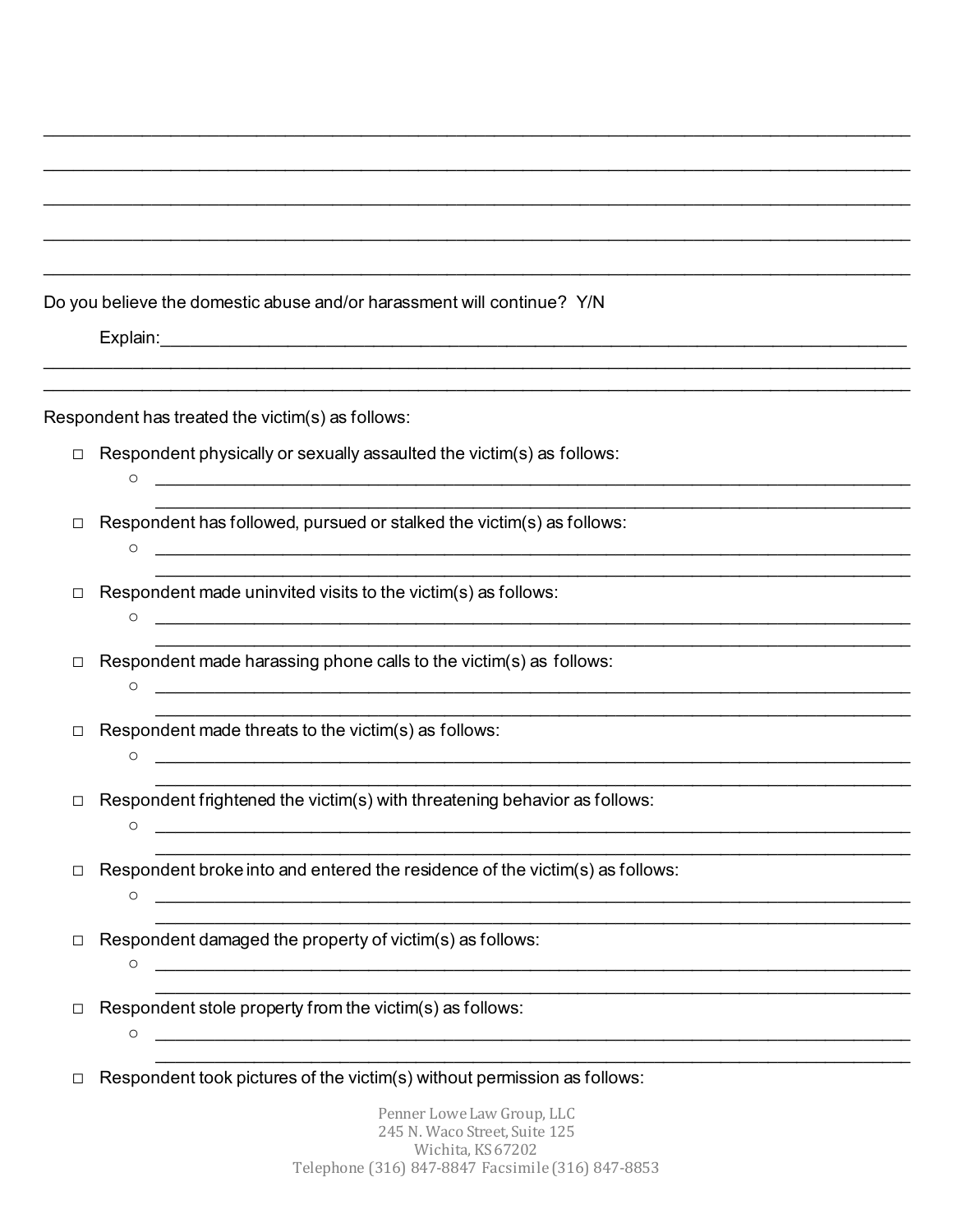| $\Box$ | $\circ$           | I told Respondent not to come to certain public events that I or the children attend because:<br><u> 1989 - Jan Sterlân yn Sterlân yn Sterlân yn Sterlân yn Sterlân yn Sterlân yn Sterlân yn Sterlân yn Sterlân yn</u> |
|--------|-------------------|------------------------------------------------------------------------------------------------------------------------------------------------------------------------------------------------------------------------|
|        | $\circ$           | After that, Respondent attended public events I/we attended: (List dates, places and name of events):                                                                                                                  |
|        | $\circ$           |                                                                                                                                                                                                                        |
| $\Box$ | $\circ$           | Respondent has otherwise harassed me and/or the minor child(ren) as follows:<br><u> 1989 - Johann Stoff, deutscher Stoff, der Stoff, der Stoff, der Stoff, der Stoff, der Stoff, der Stoff, der S</u>                  |
|        | Other:<br>$\circ$ | <u> 1980 - John Stein, Amerikaansk politiker (* 1980)</u>                                                                                                                                                              |
|        |                   | <b>Court Action</b>                                                                                                                                                                                                    |

o \_\_\_\_\_\_\_\_\_\_\_\_\_\_\_\_\_\_\_\_\_\_\_\_\_\_\_\_\_\_\_\_\_\_\_\_\_\_\_\_\_\_\_\_\_\_\_\_\_\_\_\_\_\_\_\_\_\_\_\_\_\_\_\_\_\_\_\_\_\_\_\_\_\_\_\_\_\_\_

I am asking the Court for an order:

- ☐ Restrain and enjoin Respondent from causing me or the minor child(ren) any physical harm, and from causing me or the minor child(ren) fear of immediate physical harm.
- ☐ Order that Respondent shall not harass me minor child(ren) for whom I am the parent, legal guardian, or stepparent.
- □ Order Respondent to have no contact with me or the minor child(ren), whether in person, with or through other persons, by telephone, mail, e-mail, through electronic devices, or through a third party, or by any other means.
- ☐ Exclude Respondent from:
	- $\circ$  the dwelling we share or from my residence
	- o a reasonable area surrounding the dwelling, or my residence specifically as follows:
- ☐ Calling or entering my place of employment/school, which includes all land, parking lots, and buildings.

 $\_$  , and the set of the set of the set of the set of the set of the set of the set of the set of the set of the set of the set of the set of the set of the set of the set of the set of the set of the set of the set of th \_\_\_\_\_\_\_\_\_\_\_\_\_\_\_\_\_\_\_\_\_\_\_\_\_\_\_\_\_\_\_\_\_\_\_\_\_\_\_\_\_\_\_\_\_\_\_\_\_\_\_\_\_\_\_\_\_\_\_\_\_\_\_\_\_\_\_\_\_\_\_\_\_\_\_\_\_\_\_\_\_\_\_\_\_

\_\_\_\_\_\_\_\_\_\_\_\_\_\_\_\_\_\_\_\_\_\_\_\_\_\_\_\_\_\_\_\_\_\_\_\_\_\_\_\_\_\_\_\_\_\_\_\_\_\_\_\_\_\_\_\_\_\_\_\_\_\_\_\_\_\_\_\_\_\_\_\_\_\_\_\_\_\_\_\_\_\_\_\_\_\_\_\_\_\_\_\_\_\_\_ \_\_\_\_\_\_\_\_\_\_\_\_\_\_\_\_\_\_\_\_\_\_\_\_\_\_\_\_\_\_\_\_\_\_\_\_\_\_\_\_\_\_\_\_\_\_\_\_\_\_\_\_\_\_\_\_\_\_\_\_\_\_\_\_\_\_\_\_\_\_\_\_\_\_\_\_\_\_\_\_\_\_\_\_\_\_\_\_\_\_\_\_\_\_\_

 \_\_\_\_\_\_\_\_\_\_\_\_\_\_\_\_\_\_\_\_\_\_\_\_\_\_\_\_\_\_\_\_\_\_\_\_\_\_\_\_\_\_\_\_\_\_\_\_\_\_\_\_\_\_\_\_\_\_\_\_\_\_\_\_\_\_\_\_\_\_\_\_\_ \_\_\_\_\_\_\_\_\_\_\_\_\_\_\_\_\_\_\_\_\_\_\_\_\_\_\_\_\_\_\_\_\_\_\_\_\_\_\_\_\_\_\_\_\_\_\_\_\_\_\_\_\_\_\_\_\_\_\_\_\_\_\_\_\_\_\_\_\_\_\_\_\_

- ☐ Limiting Respondent's access to me at my place of employment as follows:
- ☐ Order that Respondent attend treatment/programming for domestic abuse.
- ☐ Order that Respondent attend treatment/programming for chemical use.
- ☐ **Custody**: Sole legal and physical custody of the joint minor child(ren) listed above should be awarded to me because: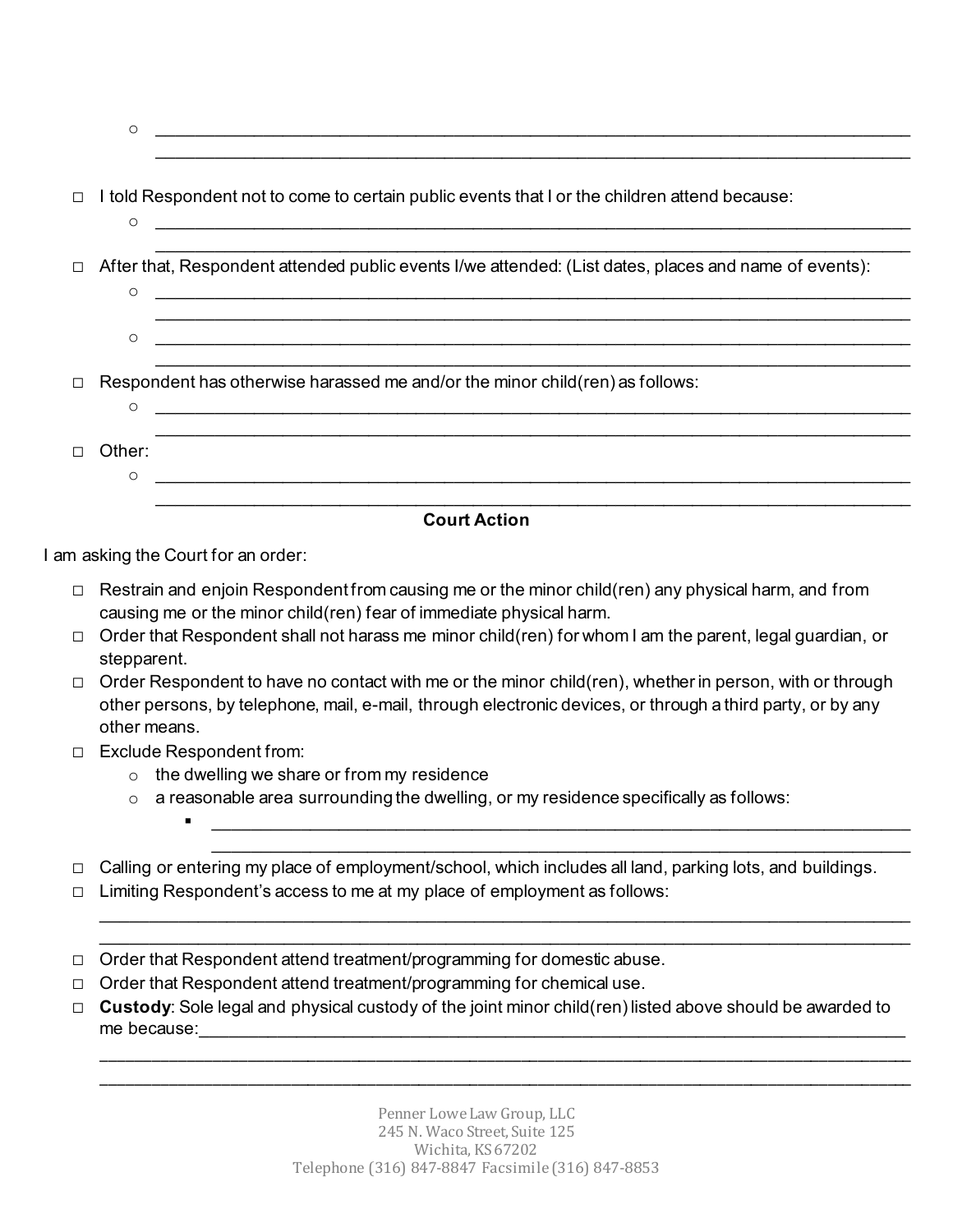| $\Box$ | <b>Parenting Time.</b>                                                                                                                                                                                                                                                                                                                                                                                                      |  |  |
|--------|-----------------------------------------------------------------------------------------------------------------------------------------------------------------------------------------------------------------------------------------------------------------------------------------------------------------------------------------------------------------------------------------------------------------------------|--|--|
|        | There is a Parenting Plan on file with the Court. Y/N<br>$\circ$                                                                                                                                                                                                                                                                                                                                                            |  |  |
|        | Respondent should have the following parenting time (visitation) with the joint minor child(ren):<br>$\circ$                                                                                                                                                                                                                                                                                                                |  |  |
|        |                                                                                                                                                                                                                                                                                                                                                                                                                             |  |  |
|        | <u> 2000 - 2000 - 2000 - 2000 - 2000 - 2000 - 2000 - 2000 - 2000 - 2000 - 2000 - 2000 - 2000 - 2000 - 2000 - 200</u>                                                                                                                                                                                                                                                                                                        |  |  |
|        |                                                                                                                                                                                                                                                                                                                                                                                                                             |  |  |
|        |                                                                                                                                                                                                                                                                                                                                                                                                                             |  |  |
|        |                                                                                                                                                                                                                                                                                                                                                                                                                             |  |  |
|        | Respondent's parenting time (visitation) with the joint minor child(ren) should be conditional or<br>$\circ$<br>supervised. Parenting time (visitation) subject to the following conditions:                                                                                                                                                                                                                                |  |  |
|        |                                                                                                                                                                                                                                                                                                                                                                                                                             |  |  |
|        | <u> 2000 - Jan Barnett, mars ann an t-Amhain ann an t-Amhain an t-Amhain ann an t-Amhain an t-Amhain ann an t-Amh</u>                                                                                                                                                                                                                                                                                                       |  |  |
|        |                                                                                                                                                                                                                                                                                                                                                                                                                             |  |  |
|        |                                                                                                                                                                                                                                                                                                                                                                                                                             |  |  |
|        |                                                                                                                                                                                                                                                                                                                                                                                                                             |  |  |
|        | I am seeking the above supervised/conditional parenting time because:<br>$\circ$                                                                                                                                                                                                                                                                                                                                            |  |  |
|        | $\begin{array}{cccccccccccccc} \multicolumn{4}{c }{\textbf{1} & \textbf{2} & \textbf{3} & \textbf{4} & \textbf{5} & \textbf{5} & \textbf{6} & \textbf{7} & \textbf{8} & \textbf{9} & \textbf{10} & \textbf{10} & \textbf{10} & \textbf{10} & \textbf{10} & \textbf{10} & \textbf{10} & \textbf{10} & \textbf{10} & \textbf{10} & \textbf{10} & \textbf{10} & \textbf{10} & \textbf{10} & \textbf{10} & \textbf{10} & \text$ |  |  |
|        |                                                                                                                                                                                                                                                                                                                                                                                                                             |  |  |
|        |                                                                                                                                                                                                                                                                                                                                                                                                                             |  |  |
|        |                                                                                                                                                                                                                                                                                                                                                                                                                             |  |  |
| □      | I am seeking child support / spousal maintenance / medical support/health insurance.                                                                                                                                                                                                                                                                                                                                        |  |  |
| □      | Order Respondent to continue all currently available insurance coverage without change in coverage or                                                                                                                                                                                                                                                                                                                       |  |  |
|        | beneficiaries.                                                                                                                                                                                                                                                                                                                                                                                                              |  |  |
|        | As a result of the Respondent's acts of domestic abuse, I am seeking restitution in the amount of: \$                                                                                                                                                                                                                                                                                                                       |  |  |
|        | The restitution is for the following expenses:<br>$\circ$                                                                                                                                                                                                                                                                                                                                                                   |  |  |
|        |                                                                                                                                                                                                                                                                                                                                                                                                                             |  |  |
|        |                                                                                                                                                                                                                                                                                                                                                                                                                             |  |  |
| □      | Temporary use and possession of personal property and restrain Respondent from disposing of or                                                                                                                                                                                                                                                                                                                              |  |  |
|        | destroying property should be ordered as follows:                                                                                                                                                                                                                                                                                                                                                                           |  |  |
|        | <u> 1980 - Jan James James Barbara, mestrala provincia estatuba estatuba estatuba estatuba estatuba estatuba est</u>                                                                                                                                                                                                                                                                                                        |  |  |
|        |                                                                                                                                                                                                                                                                                                                                                                                                                             |  |  |
|        | The care, possession, or control of a pet or companion animal.                                                                                                                                                                                                                                                                                                                                                              |  |  |
| □      | Order that Respondent be prohibited from acquiring or possessing a firearm.                                                                                                                                                                                                                                                                                                                                                 |  |  |
| □      | Provide other relief as necessary for the protection of me and the minor child(ren):                                                                                                                                                                                                                                                                                                                                        |  |  |
|        | $\circ$                                                                                                                                                                                                                                                                                                                                                                                                                     |  |  |
|        |                                                                                                                                                                                                                                                                                                                                                                                                                             |  |  |
| □      | I request an Order for a length of:                                                                                                                                                                                                                                                                                                                                                                                         |  |  |
|        | 1 year<br>$\circ$                                                                                                                                                                                                                                                                                                                                                                                                           |  |  |
|        | Until the following date:<br><u> Lettia Lettia Antich is less than</u> 1 year from today.<br>$\circ$                                                                                                                                                                                                                                                                                                                        |  |  |
|        | Other(Length: ________________) because:<br>$\circ$                                                                                                                                                                                                                                                                                                                                                                         |  |  |
|        | have two or more prior restraining orders against Respondent                                                                                                                                                                                                                                                                                                                                                                |  |  |
|        |                                                                                                                                                                                                                                                                                                                                                                                                                             |  |  |
|        | Penner Lowe Law Group, LLC<br>245 N. Waco Street, Suite 125                                                                                                                                                                                                                                                                                                                                                                 |  |  |
|        | Wichita, KS 67202                                                                                                                                                                                                                                                                                                                                                                                                           |  |  |

Wichita, KS 67202 Telephone (316) 847-8847 Facsimile (316) 847-8853